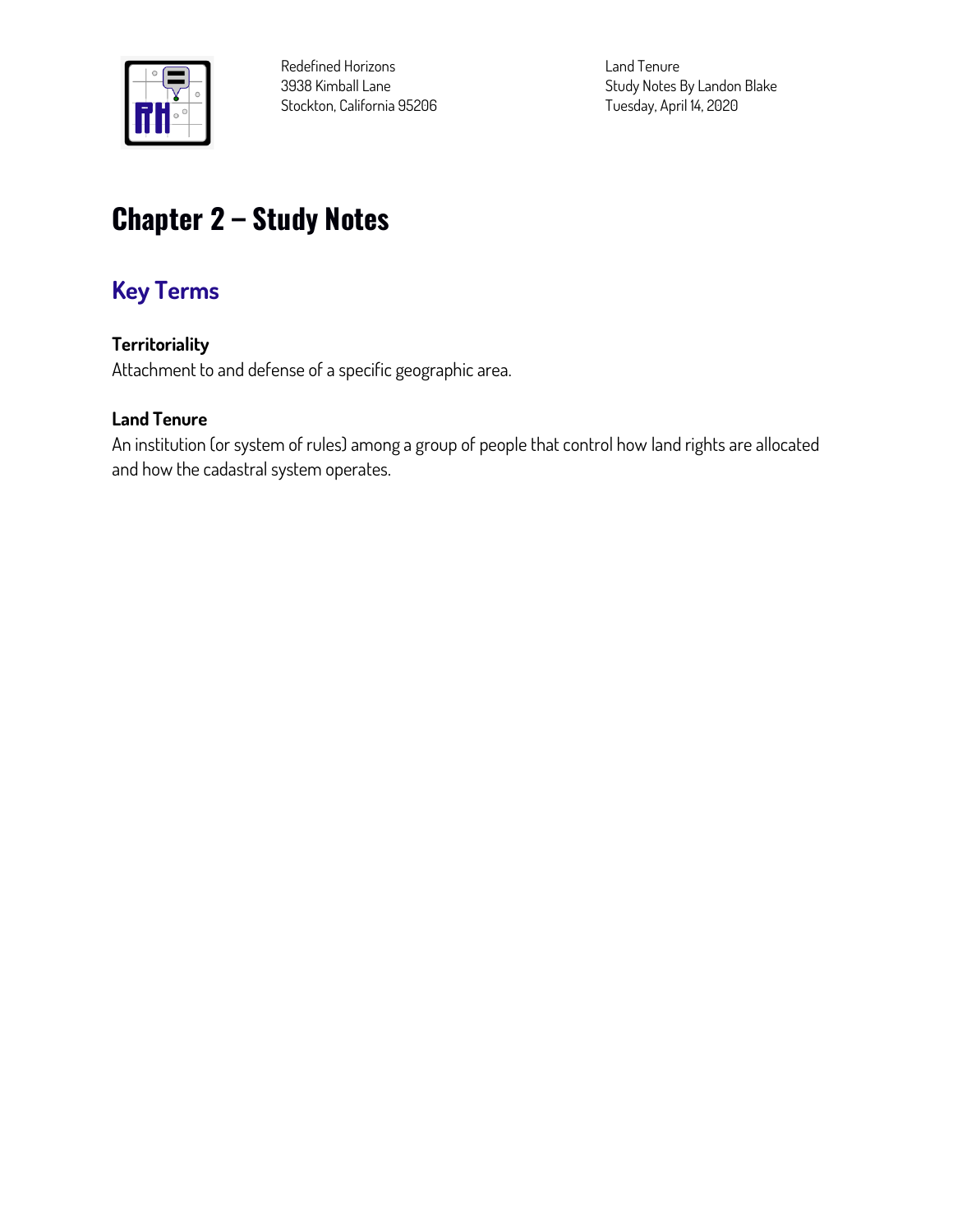

**Land Tenure Study Notes By Landon Blake Tuesday, April 14, 2020**

# **Key Concepts**

# **Land Tenure is an institution (or system of rules) among a group of people that control how land rights are allocated. It is the "rules" part of the cadastral system.**

- **Land tenure literally means "holding land" or "how land is held".**
- **Land tenure determines who gets land (how land is allocated among a group of people).**
- **Land tenure determines how long people get rights to land.**
- **Land tenure determines what allowed uses of the land are.**
- **Land tenure determines how we know who owns what parcel of land.**
- **Land tenure sets rules for how parcels can be subdivided, merged, and adjusted.**

#### **As land use becomes more intense, it becomes more important to delineate parcels of land and protect land rights.**

- **The value of land rights go up as intensity of land use goes up.**
- **The likelihood of disputes over land ownership and land rights goes up as land values go up.**

# **Land tenure often defines several types of land rights.**

- **Sovereign rights are the rights that the government holds over land. (For example: The right to tax land ownership, the right to regulate use of land, the right to govern the subdivision of land, and the right to take land for public use (eminent domain).**
- **Rights in common or communal rights are the rights a particular group or community have to a parcel of land. (For example: All the owners in a land subdivision may have access to a private park within the subdivision.)**
- **Rights held in trust for the public (all members of a society). (For example: The beds of navigable streams and rivers of the United States are held in trust by state governments for all citizens. Lands held in trust usually have special protections and restrictions on government disposal.)**
- **Open access rights are the rights of a large group to access a parcel of land. (For example: In the United States all citizens can access National Forests and other types of public land.)**
- **Land rights may overlap each other. (For example: One person may own surface rights, while another owns mineral rights and another owns airspace rights, all in the same parcel.)**
- **Land rights may complement each other. (For example: Members of a family may share ownership of the same parcel.)**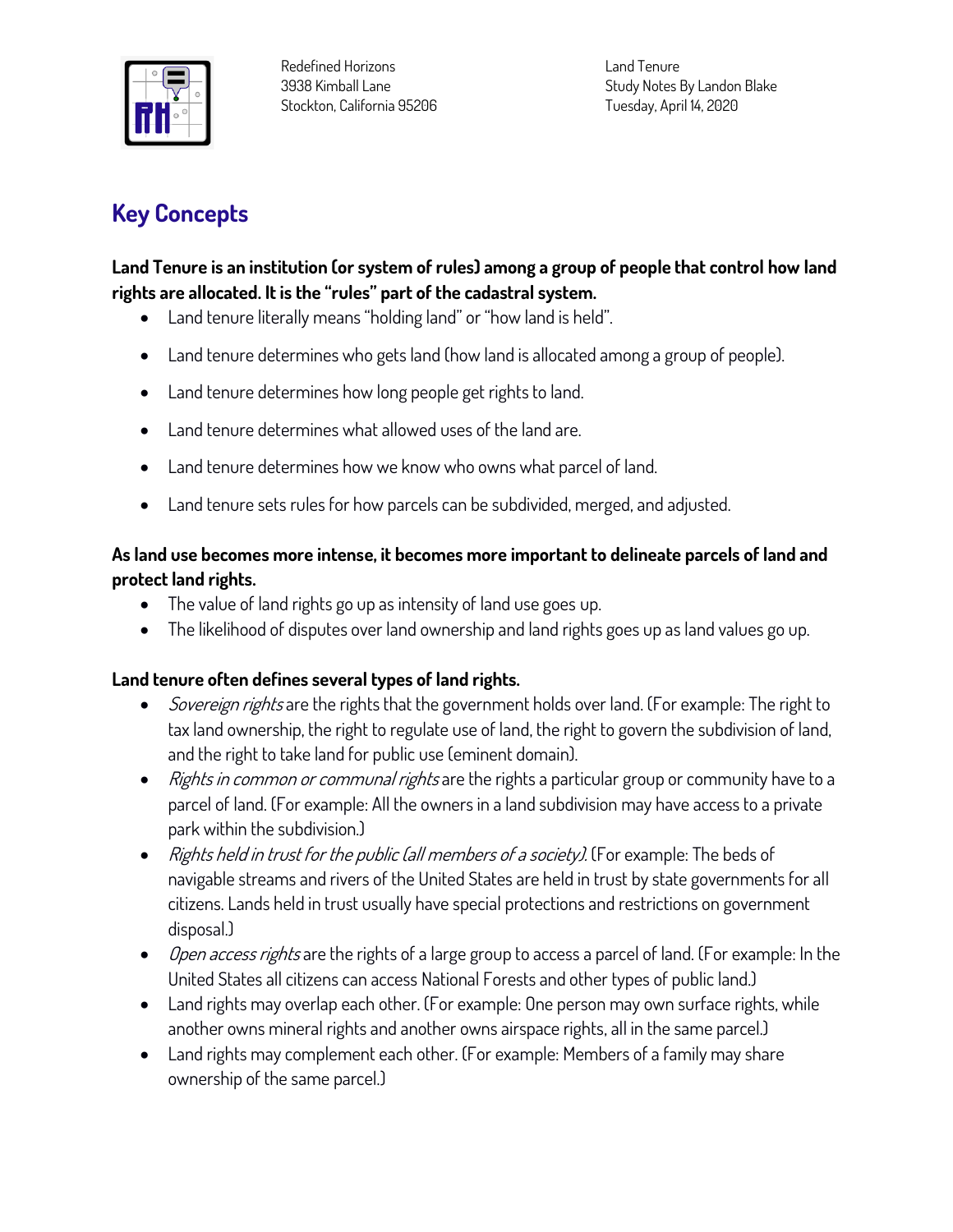

**Land Tenure Study Notes By Landon Blake Tuesday, April 14, 2020**

• **Land rights may compete with each other. (For example: Two different people may claim exclusive coverage to the same parcel of land.)**

#### **Land rights can be grouped into 5 basic categories.**

- **Rights to the use of land.**
- **Rights to transfer land.**
- **Rights to control the use of land.**
- **Formal rights (recognized by the legal system).**
- **Informal rights (recognized by cultural norms but not protected by the legal system.)**

# **The United States legal system recognizes several specific types of land rights.**

- **An easement is for a specific land right in another person's land held without ownership of the land.**
- **A fee simple absolute is a special term used to describe the person that owns the land and has the right to sell or transfer either the ownership of the parcel or individual land rights.**
- **A lease provides a land right to occupy without ownership.**
- **A lien is a claim against a parcel of land for payment of a debt.**
- **A mortgage is a conditional transfer of land ownership to secure payment of a debt.**
- **Rights to use a common allow people to use common areas, like the right-of-way for public roads and streets.**

# **The conveyance (or transfer) of land ownership and land rights can be willing or unwilling.**

- **The willing transfer of land can be achieved with a deed, a dedication to the public, or by inheritance through a will.**
- **A deed is a written transfer of land or a land right.**
- **There are two primary types of deeds. Warranty deeds imply a guarantee of ownership in the land or land right being sold. Quitclaim deeds carry no guarantee and only transfer whatever right might be held by the seller in the land. Patents are a special type of quitclaim deed from the government.**
- **Unwilling transfers of land or land rights can be forced through condemnation (land taken by the government through the power of eminent domain), adverse possession (squatter's rights), and prescription (legal right to continue an unauthorized use of another person's land.**

# **In the United States, there are several types of legal restrictions on the use and transfer of land.**

- **The common law doctrine of nuisance can prevent use of land that harms neighbors.**
- **The government controls the use of land through land use planning and zoning.**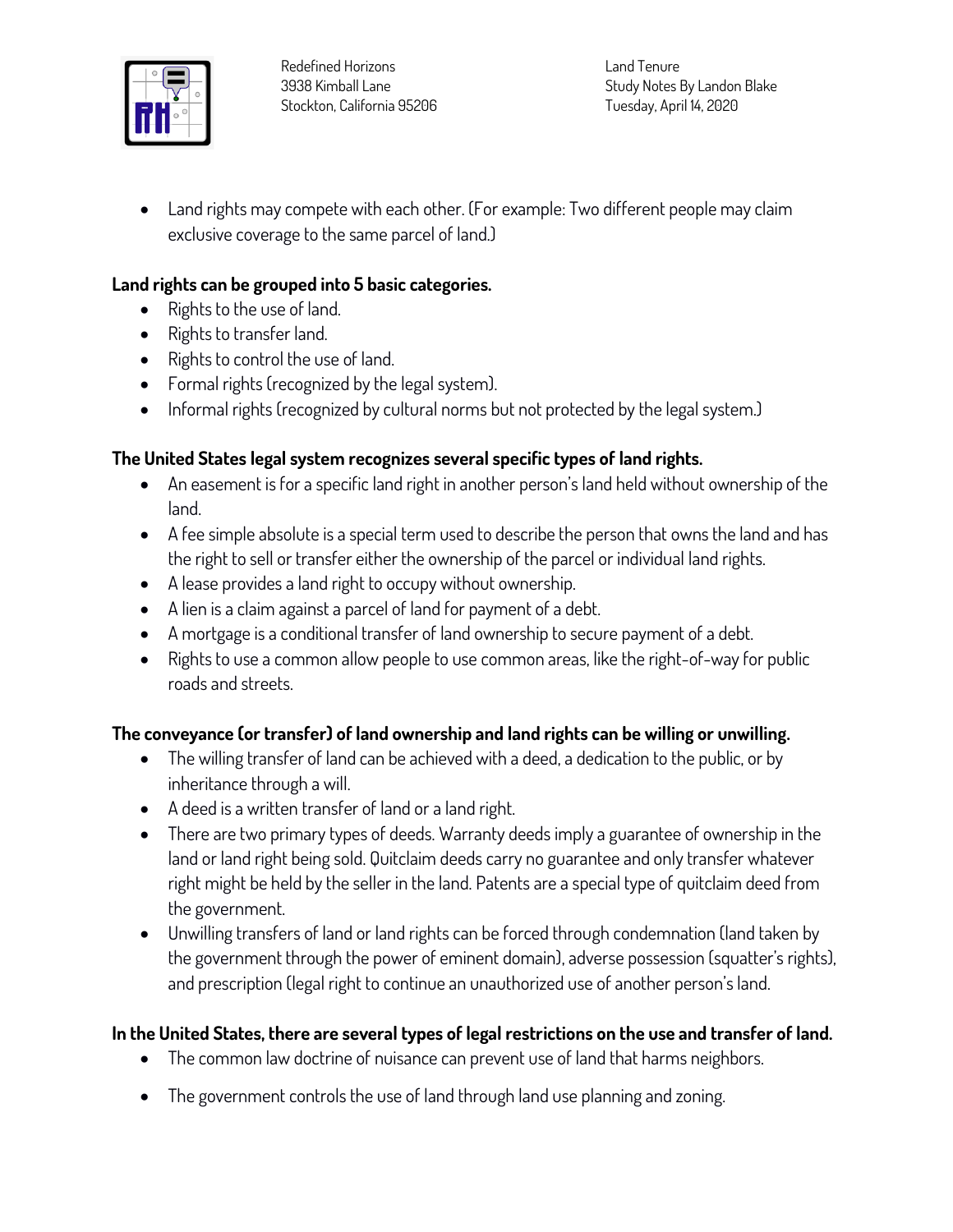

**Land Tenure Study Notes By Landon Blake Tuesday, April 14, 2020**

- **The government controls the creation and sale of new parcels of land through land subdivision regulation.**
- **Sellers of land can control future land use through deed restrictions.**
- **The government controls the use of land through government regulations (like building codes and flood protection).**